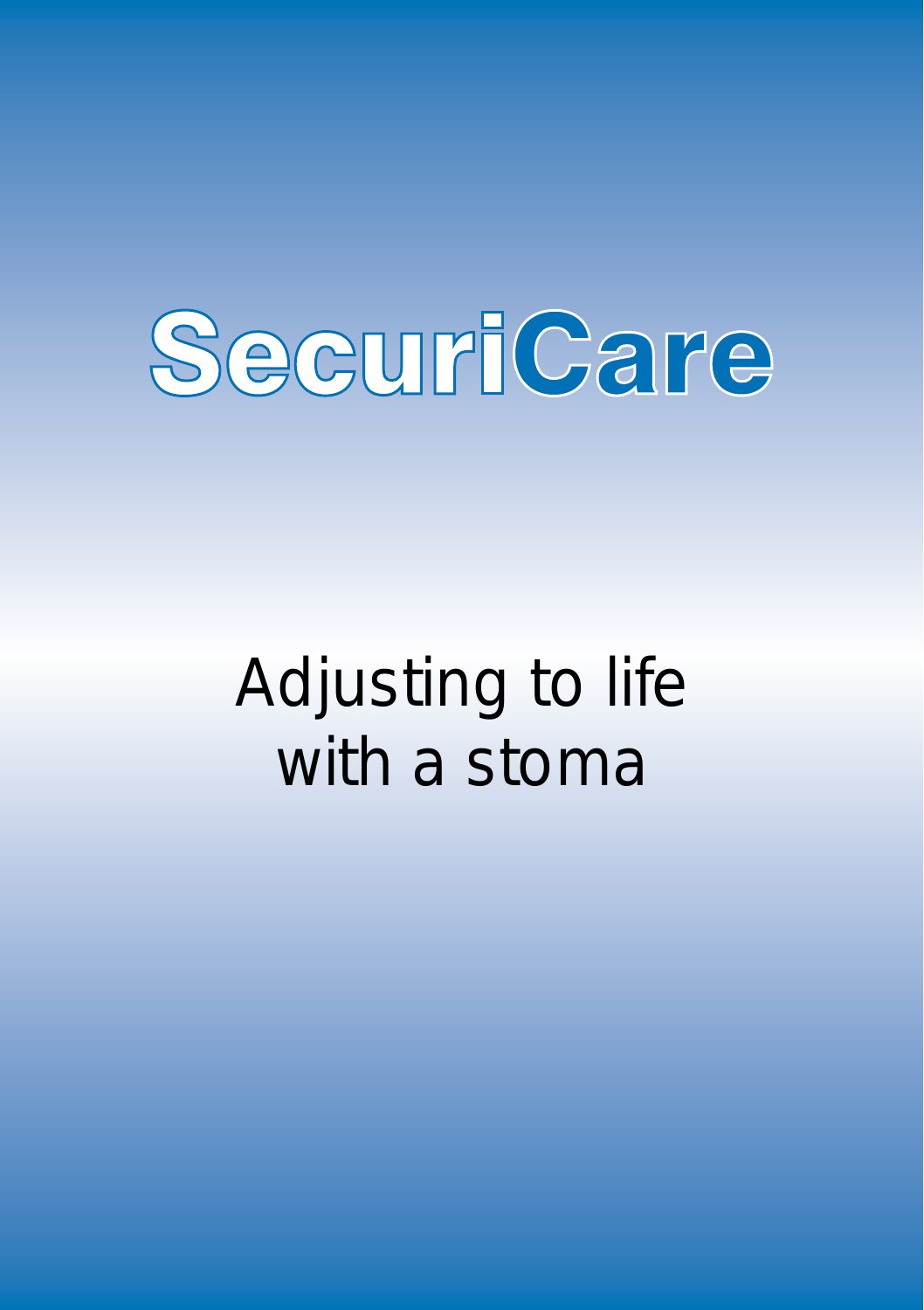### **About the author**

Bob Price first became interested in body image whilst caring for casualties from the Falklands conflict. During this time he came to realise a need to prepare patients mentally as well as physically for the outside world.

He designed measures for helping people recover from their ordeal, adapt to their new body image and to prepare for social interactions with others.

His work in burns and trauma settings was complemented by teaching duties he took up at the Royal Marsden Hospital, London. This centre of excellence in bowel surgery taught him a great deal more about stoma related body image needs, which he has subsequently used in workshops across Europe.



**Bob Price** Lecturer, The Royal College of Nursing and Consultant in Body Image Support

### **Contents**

| Introduction                                                                      | 1                   |
|-----------------------------------------------------------------------------------|---------------------|
| Your feelings following stoma surgery<br>Feelings in hospital<br>Feelings at home | $\overline{2}$<br>3 |
| Looking and feeling good                                                          |                     |
| A confident appearance                                                            | 4                   |
| Choosing your clothes                                                             | 4                   |
| Odour control                                                                     | 5                   |
| Preparing for accidents                                                           | 5                   |
| Informing others                                                                  |                     |
| The need to share                                                                 | 6                   |
| The need to plan                                                                  | 6                   |
| How to plan                                                                       | 7                   |
| The reactions of others                                                           |                     |
| Types of response                                                                 | 8                   |
| Coping with response                                                              | 9                   |
| Useful addresses and websites                                                     | 10                  |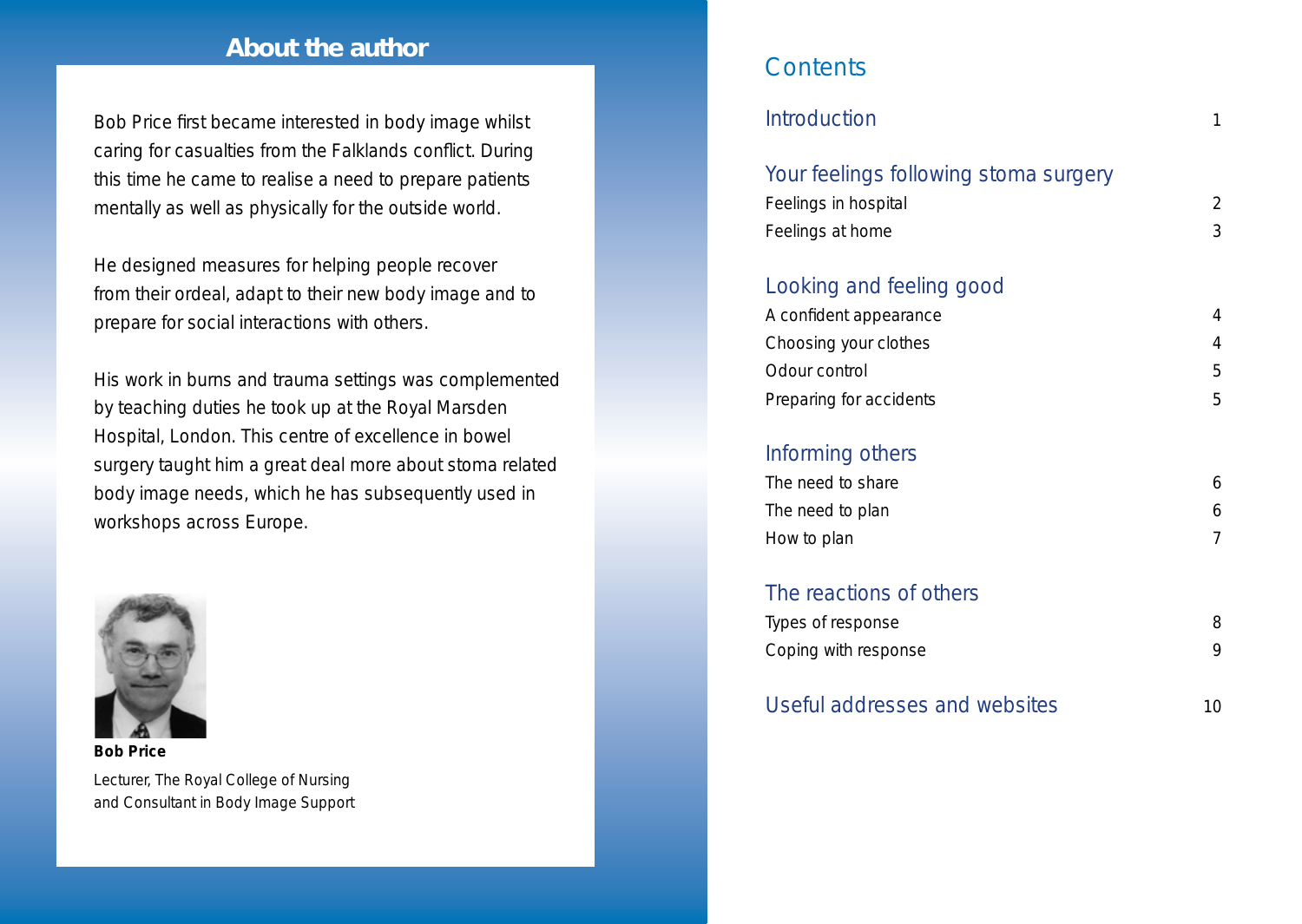# **Introduction**

Adjusting to life with a stoma has been written to help you understand your feelings following stoma surgery. It also gives you guidance on how to come to terms with your new body image and how to feel comfortable with others.

Planning and rehearsing can help to build your confidence and speed up the process of adjusting to your new lifestyle. Advice is given on how to plan what you say to others and there is a useful pull-out section where you can write down the information you wish to give them.

The process of adjustment is not instant. It will happen over a period of time. For some people this could be a year but do not worry if it takes longer. We are all individuals and everyone adapts at their own pace.

This booklet should also be of interest to carers, spouses, partners, friends and close family members who want to understand more about how best to help you as you return to your normal routine.

# Your feelings following stoma surgery

# Feelings in hospital

How you feel immediately after stoma surgery will depend on the reason for your surgery. You may be relieved to no longer have diarrhoea, stomach ache or constipation. If you had a tumour you still may be worried about your illness but patients are often relieved the cancer has been removed.

To begin with you will probably feel strange and resent having a pouch on your abdomen, having to care for it and having to make adjustments to your lifestyle. You may also feel frightened or angry because you think the stoma looks unsightly and you feel less complete than before. This can lead to feelings of uncertainty about being intimate with your partner.

Stoma care nurses are familiar with these very natural feelings, so you should not be afraid to discuss these with them. Whilst the stoma might not feel 'quite your own' at this stage, and seem something that makes you different to others, skillful stoma care, guided by your stoma care nurse will soon help you be confident about your appearance.

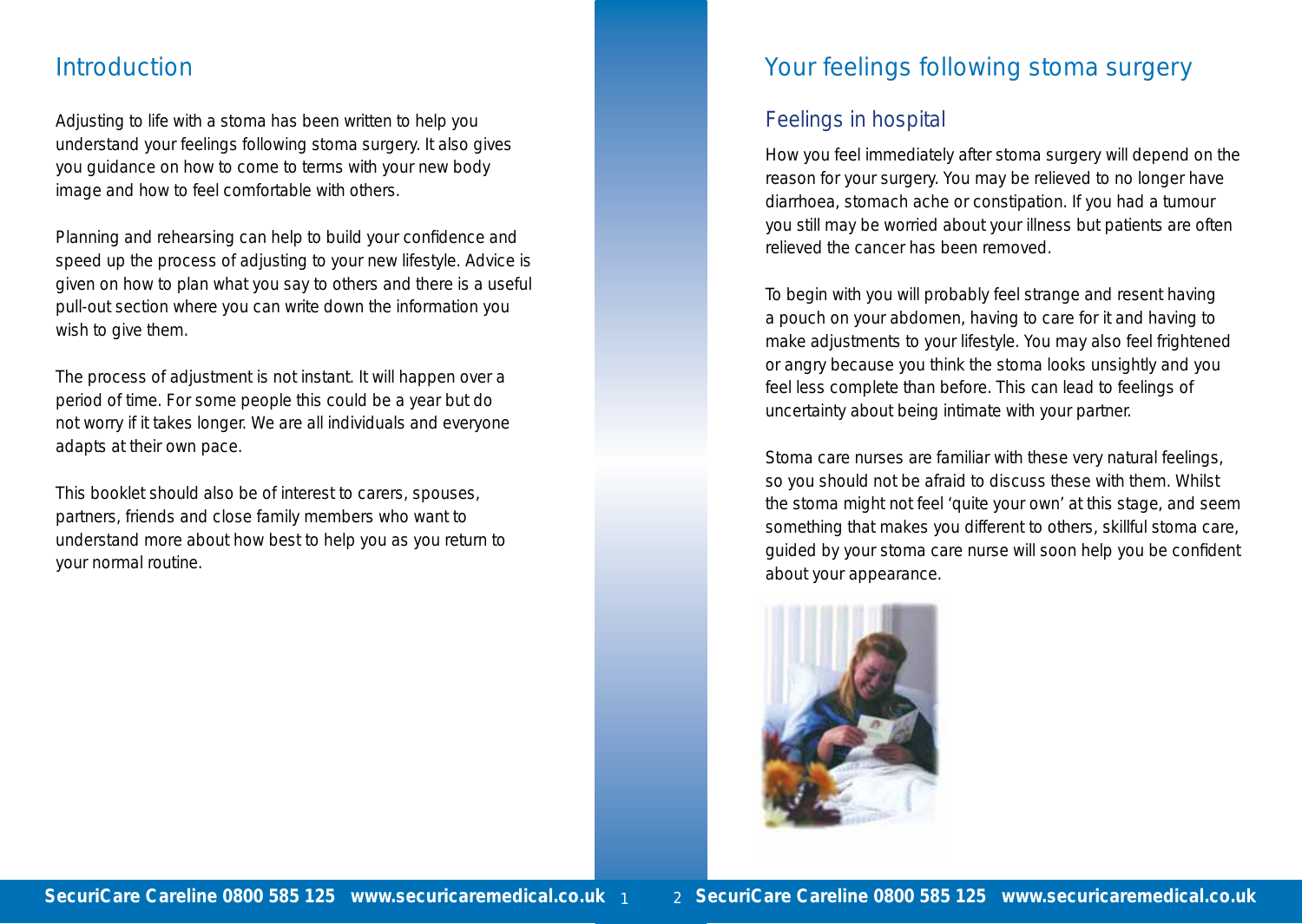# Your feelings following stoma surgery

### Feelings at home

Some of the feelings described may not hit you until you leave hospital. Once you are at home you also have to deal with feelings about being with other people. Preparing for this while you are in hospital can help you adjust more quickly. Again your stoma care nurse can help you with your preparations, along with the advice in this booklet.

As time moves on you will become more confident and adapt to your new lifestyle. You can expect this period of adjustment to take up to a year. However everyone is different. For some it may take longer for others less.



# Looking and feeling good

### A confident appearance

The way we appear to other people is affected by how we look and feel. Once you have mastered looking after your stoma in private you need to feel confident with it in public.

# Choosing your clothes

Wearing even a modern and well designed stoma pouch can sometimes change the outline of your appearance. Adapting your style of clothing can draw attention away from this part of your body. The following tips may help.

- $\blacktriangleright$  Avoid wearing belts or cummerbunds which are very tight around your abdomen.
- Avoid wearing very tight or hipster trousers. Try pleated trousers which provide added room for movement.
- $\blacktriangleright$  Wear clothes which distract gaze away from your abdomen eg. bright or patterned tops together with plain coloured trousers or skirts.



Pushing your belt lower down your actual waist can create the impression that your waist is narrower than it really is! Matching colours are also good with vertical necklines.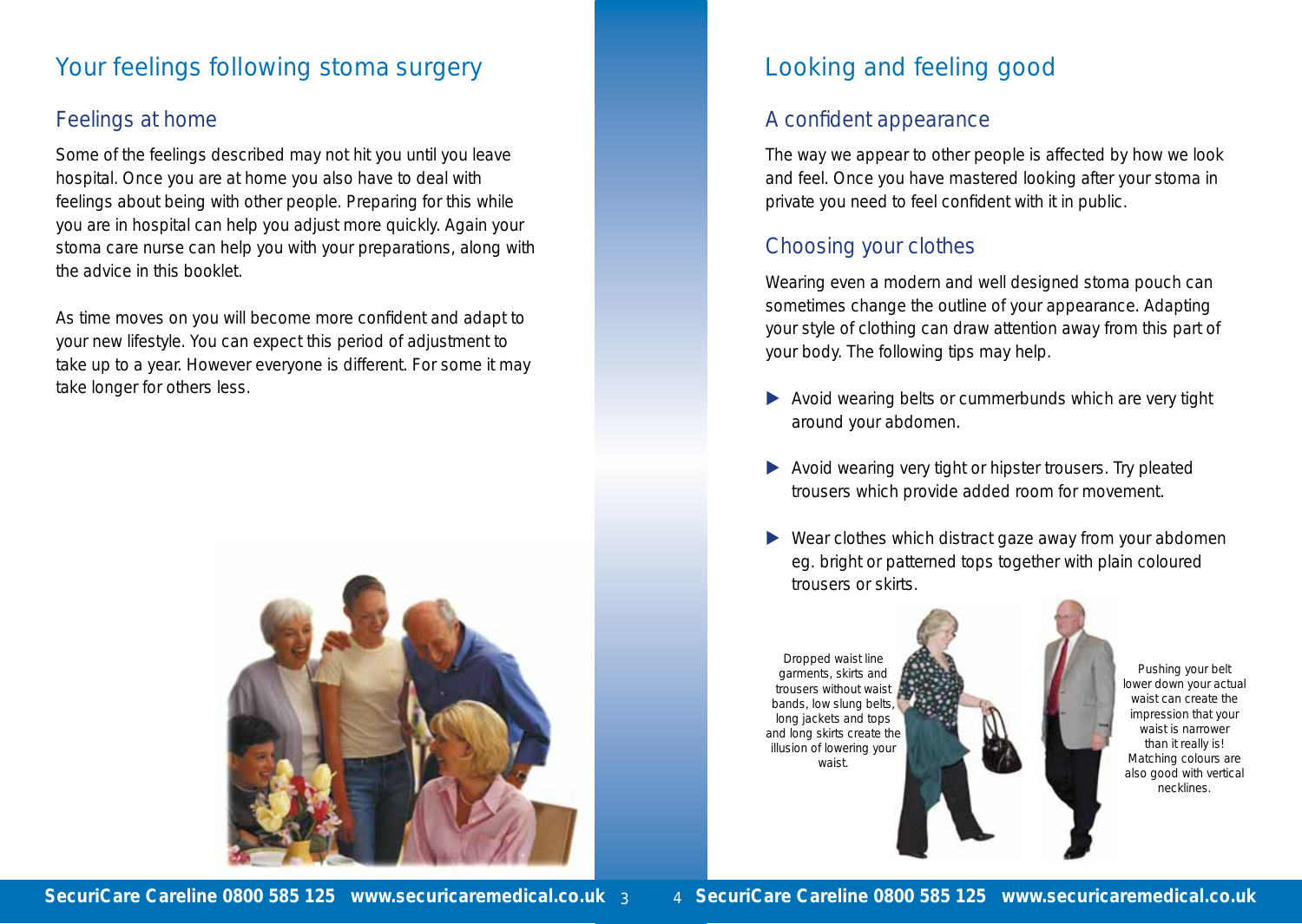# Looking and feeling good





### Odour control

Most stoma pouches are now designed with odour filters, so odour should not be apparent apart from when you are emptying or changing your pouch. Special deodorants, such as CliniMed LiMone Deodorant Spray, are available on prescription. If you have not had time to get a special deodorant spray for your stoma pouches you can use your own favourite deodorant, perfume or after-shave but be careful not to overdo it.

### Preparing for accidents

Accidents are rare with modern pouches but to minimise problems do make sure you have mastered the use of your stoma products. Compile an 'emergency kit' of stoma products that can be carried discreetly in a coat pocket or handbag.

Just in case an accident does occur in public it is worth planning what you will say and how you will excuse yourself from company. However strange it may feel, ask your partner or a friend to listen to your plans. Rehearsing will make it easier to remain calm and to feel good about yourself afterwards.

# Informing others

# The need to share

Sharing your new circumstances with others will help you return to a successful social life after surgery. A stoma does not mean that you have to withdraw from society. On the contrary, learning to adapt and helping others to understand how you feel can make you seem more impressive than ever.

# The need to plan

Planning what to say about your stoma gives you control over what you tell others. Answering questions without deciding what you want people to know, can lead to incomplete answers or uncomfortable situations. Rehearsing your planned discussion with a loved one and/or a stoma care nurse can help give you a moral boost for being so organised.

Planning and rehearsing will help you to explain clearly and confidently and so put others at ease. People are then more likely to respond and support you in the way you would like.

Remember, even if you think you would intuitively know what to say to others, this may be clouded by the rush of events associated with being in hospital and then recovering from your operation.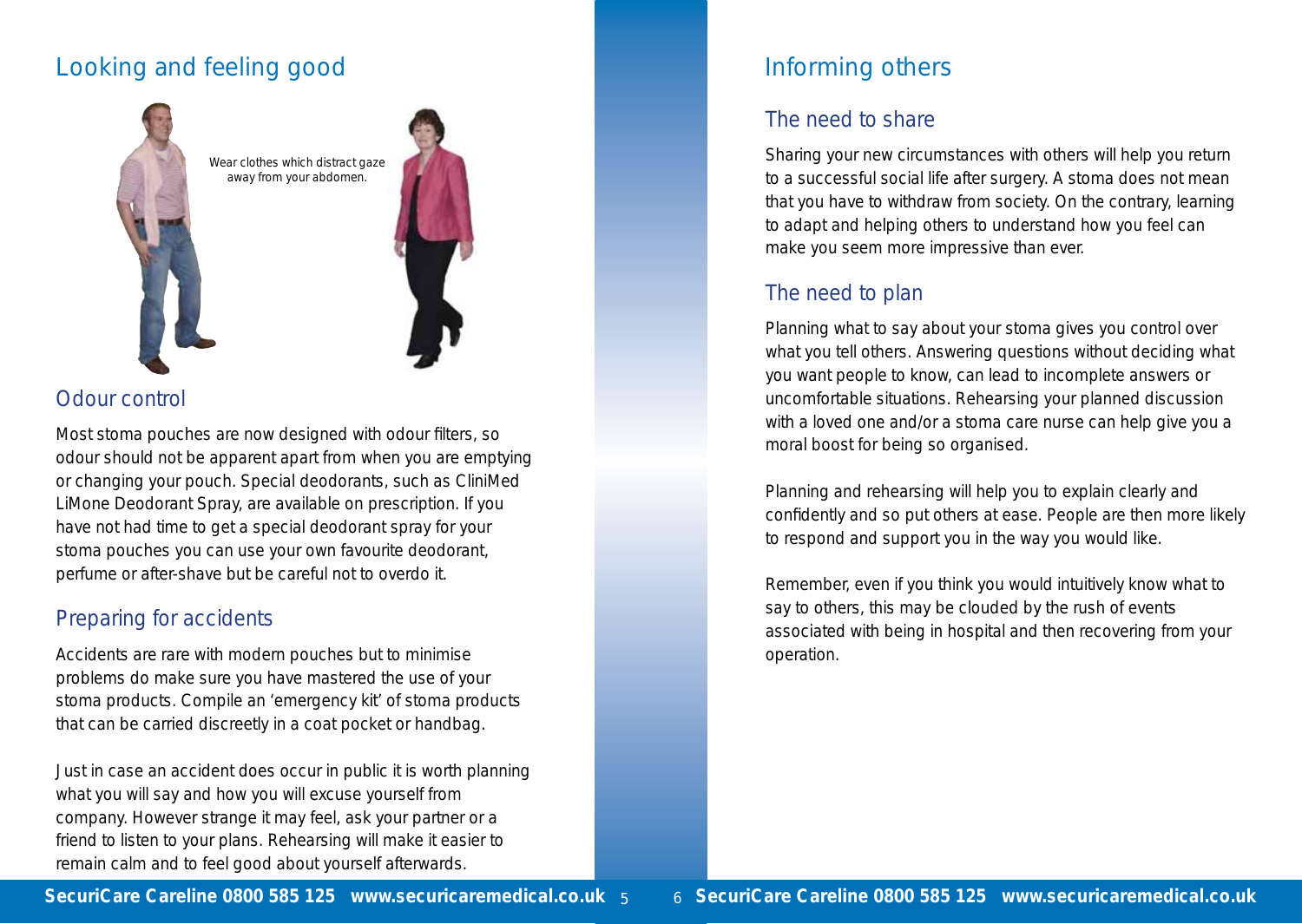# Informing others

### How to plan

First make a list of all the people you regularly meet both at home and at work and then decide on the level of information you wish to give to each. The following are suggested guidelines.

#### Simple level:

You may simply say that surgery was successful and that the problem has been sorted out. Details of your health will not be mentioned. This is usually sufficient for work colleagues.

#### Detailed level:

You may say that you have had a stoma that needs looking after carefully. Information will be kept practical and may refer to your diet and exercise, the need for health check-ups and similar. This can work well for close work colleagues and friends or family members.

#### Intimate level:

You not only talk about the practicalities of your stoma care but also your feelings associated with this. For instance, you might discuss feelings about sexual relationships or fears about a pouch failing in some way. This information is kept for those closest to you.

# The reactions of others

# Types of response

You may find some people who find it easy to cope with difficult subjects are very supportive while others may want to help, but are unsure about how to react. Here are some possible reactions you may come across.

#### Avoiding:

People do not avoid you, but they will avoid discussing your surgery and will look you less in the eye. This is because they do not know what to say and/or they are afraid they might embarrass you.

#### Focusing:

People want to know so much they seem to be intruding, but they usually mean well. They think that discussing 'out in the open' will help you cope.

#### Cocooning:

Some relatives, and especially partners, may try and protect you from dealing with others, i.e. 'wrap you up in cotton wool'. Whilst some form of protection can be helpful when you first leave hospital, in the long term it will isolate you.

#### Promoting:

Other relatives or friends may decide to inform a wider audience for you so that you don't have to explain matters 'over and over again'. This can be helpful but only if done with your approval.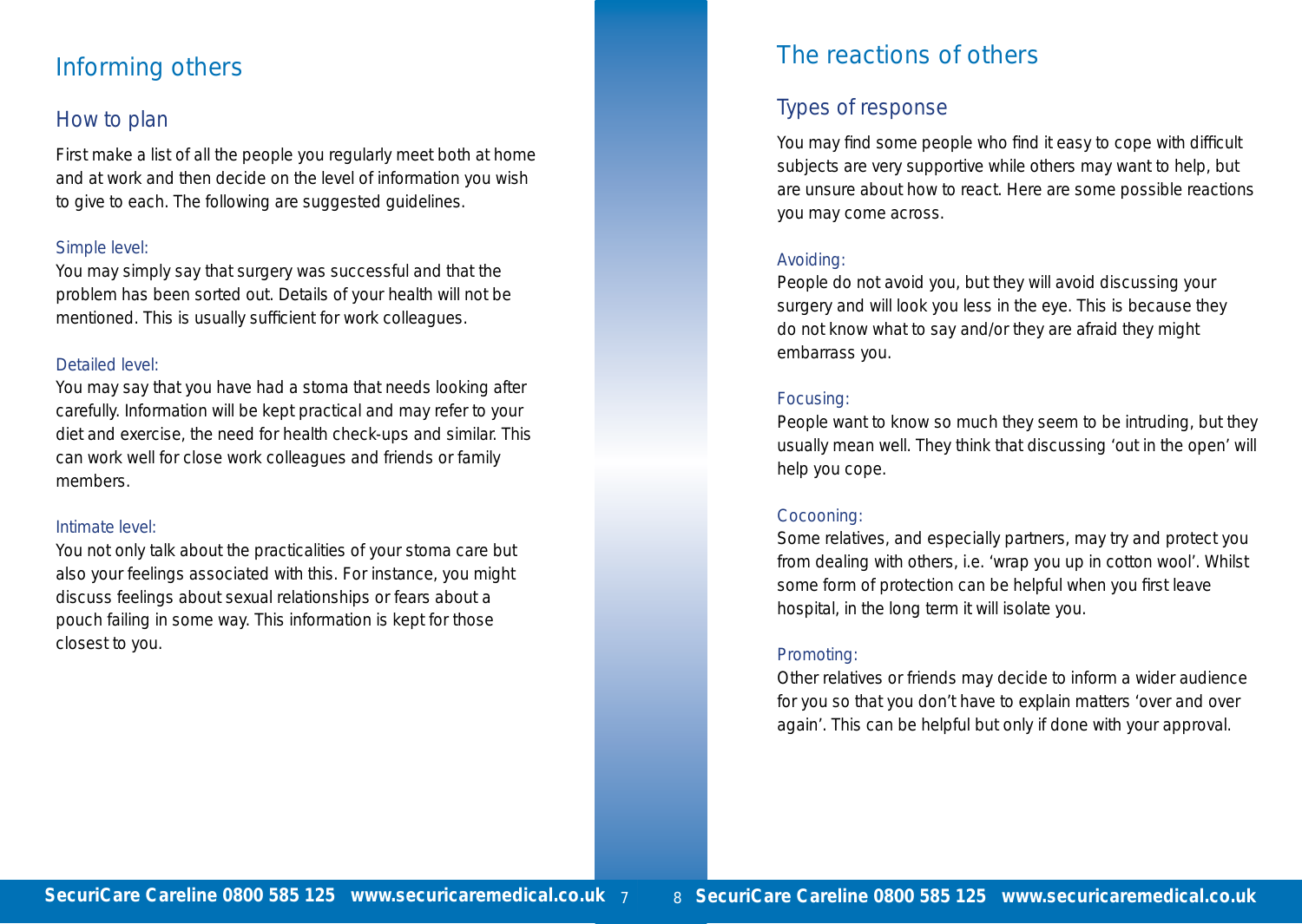# The reactions of others

# Coping with response

If you are unhappy with the reactions of someone then you might want to help them respond in a more helpful way. The kind of approach you take will depend on the person, your relationship with them and therefore the amount of information you need to discuss with them. It can be a good idea to approach a difficult subject slowly over time, especially if you are dealing with the reaction of your spouse or partner.

#### Possible approaches are:

#### **Confronting**

This tack may be taken if you are very upset by somebody's response, but you could upset them if they have not realised the distress they have been causing you.

Go gently. Start by asking them to describe how they think they have been responding and then pick up on any positive points and thank them for their support. You can then begin to describe the problems their reaction has caused you.

#### **Empathising**

You may think it strange to ask a friend or relative about their feelings about your stoma but it shows that you care. Listening and asking careful questions can help them 'open up' and start talking about what you hoped they always would.

If you are unsuccessful in changing someone's response consider asking the stoma care nurse or other specialist to talk to the person. Maybe giving them a booklet to read like this one will help them to understand your wishes better and view your situation from a wider angle.

# Useful addresses and websites

#### Colostomy Association

Head Office: 2 London Court East Street, Reading RG1 4QL 24 hour helpline: 0800 587 6744 or 0800 328 4257 Email: cass@colostomyassociation.org.uk

#### *ia* – the Ileostomy and Internal Pouch Support Group

Anne Demick – National Secretary Peverill House, 1-5 Mill Road, Ballyclare, Co. Antrim BT39 9DR Freephone: 0800 0184724

#### Urostomy Association

Mrs Hazel Pixley – National Secretary Central Office 18 Foxglove Avenue Uttoxeter, Staffordshire ST14 8UN Telephone: 0870 7707931

#### **NASPCS**

(National Advisory Service to Parents of Children with a Stoma) Mr. John Malcolm 51 Anderson Drive, Darvel Ayrshire KA17 0DE Telephone: 01560 322024

### **Websites**

www.colostomyassociation.org.uk – Colostomy Association www.cancerbacup.org.uk - CancerBACUP www.clinimed.co.uk – CliniMed Ltd www.bowelcanceruk.org.uk - Bowel Cancer UK

www.radar.org.uk – RADAR

#### CancerBACUP

3 Bath Place, Rivington Street London EC2 3JR Telephone: 020 7696 9003 Cancer Information Service Freephone: 0808 800 1234

#### National Association for Colitis and Crohn's Disease

4 Beaumont House, Sutton Road St Albans, Herts. AL1 5HH Telephone: 0845 130 2233

#### Relate National Marriage Guidance

Harbert Gray College Little Church Street, Rugby CV21 3AP Telephone: 01788 573241

#### Royal Association for Disability and Rehabilitation (RADAR) 12 City Forum 250 City Road, London EC1V 8AF Telephone: 020 7250 3222

Bowel Cancer UK (Information on Bowel Cancer) 7 Rickett Street, London SW6 1RU Telephone: 020 7381 9711

- 
- 
- 
- 
- www.the-ia.org.uk *ia* the Ileostomy and Internal Pouch Support Group
- www.macmillan.org.uk Macmillan Cancer Relief
- www.nacc.org.uk National Association for Colitis and Crohn's Disease
- www.naspcs.co.uk National Advisory Service to Parents of Children with a Stoma
	-
- www.relate.org.uk Relate National Marriage Guidance
- www.uagbi.org Urostomy Association